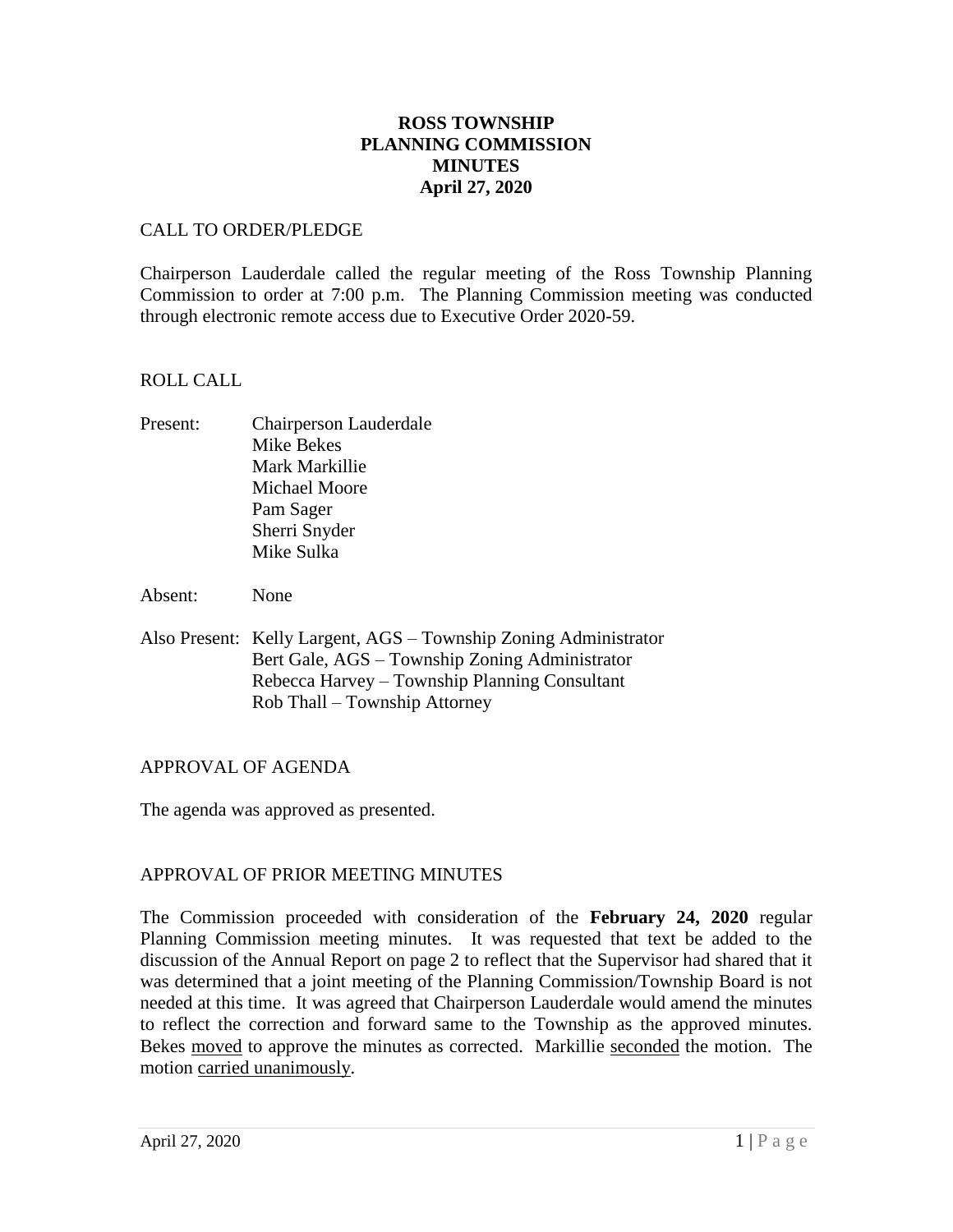Chairperson Lauderdale reminded that the March 23, 2020 Planning Commission meeting was canceled due to the COVID-19 pandemic.

#### NEW BUSINESS

1. 2020-2021 Planning Commission Meeting Schedule

Sager requested that the regular meeting time of 7:00 p.m. be changed to 6:00 p.m. The majority of Planning Commission members noted no objection to the earlier meeting time.

Bekes moved to adopt by resolution the proposed 2020-2021 Planning Commission Meeting Schedule, noting a revised meeting time of 6:00 p.m. Markillie seconded the motion. The motion carried unanimously.

Attorney Thall indicated he would forward the adopted Resolution to the Township for the appropriate signature.

2. Election of Officers

Bekes moved the nomination and election of Lauderdale as Planning Commission Chairperson for the 2020-2021 fiscal year. Snyder seconded the motion. The motion carried unanimously.

Markillie moved the nomination and election of Bekes as Vice Chair for the 2020-2021 fiscal year. Snyder seconded the motion. The motion carried unanimously.

Bekes moved the nomination and election of Moore as Secretary for the 2020- 2021 fiscal year. Sager seconded the motion. The motion carried unanimously.

It was noted that the Planning Commission Bylaws authorize the use of a recording secretary.

3. 2019-2020 Planning Commission Annual Report

Chairperson Lauderdale provided an overview of the draft Annual Report initially provided to members in March. He requested that Commission members submit educational courses attended in the last year to allow for Item #12 of the Annual Report to be completed.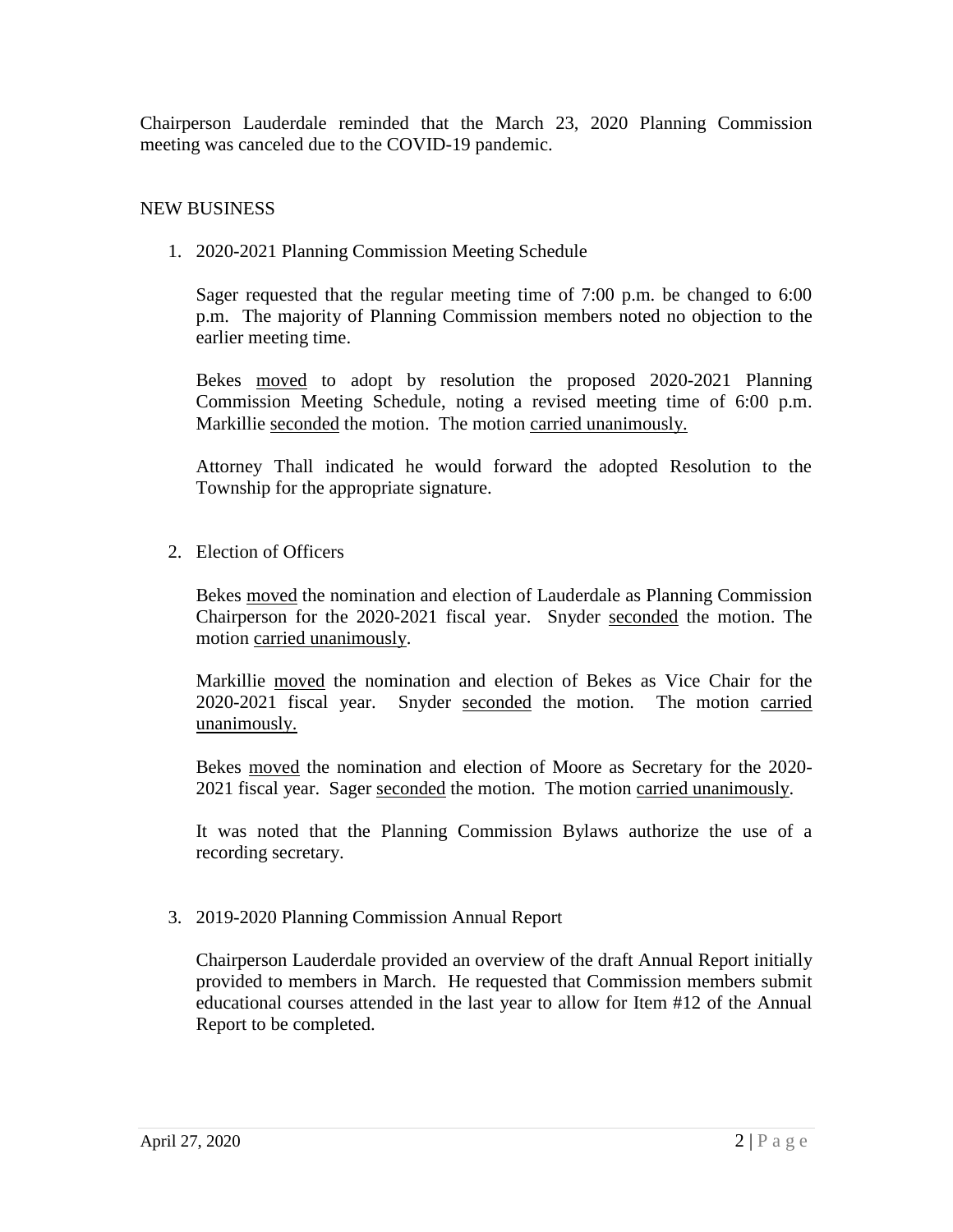In discussion of the 2020-2021 Work Plan set forth in the Report, it was clarified that Work Item 4 – *Address and Resolve Approach to Watershed Protection Strategies* was added as a 'work item' in 2011. Item #4 was developed in response to watershed protection objectives added in the 2011 Master Plan Update, and followed receipt of the Gull Lake Watershed Resource Protection Guidebook prepared in July, 2011 by the four Gull Lake waterfront communities, with the assistance of LSL Planning, Inc. Chairperson Lauderdale noted that the storm water management standards added to the Zoning Ordinance in 2017-2018 were driven by this work item.

Sulka noted that not much progress has been made on this work item since it was added in 2011 and opined that the proposed amendments seem dated. He suggested that it may be appropriate to remove Work Item #4 from the Work Plan and instead revisit the watershed protection objectives in the current update of the Master Plan.

He further suggested that instead of adding any more specific work items to the Work Plan, the Planning Commission plan to respond as issues are raised. Chairperson Lauderdale noted that such an approach could be 'covered' under Item #6 – *Address Opportunities Presented Subsequent to Establishing the Work Plan for 2020-2021*.

There was general agreement regarding the suggestions. It was noted that the remainder of the draft report is acceptable.

It was then agreed that Chairperson Lauderdale revise the Annual Report/Work Plan to reflect the discussion of the Commission and forward same to Planning Commission members for final review (and revision, if required) prior to submission to the Township Board.

# UNFINISHED BUSINESS

1. Master Plan Update

Harvey provided an overview of updated Sections 1 and 5. She reported that the updates to the remaining sections of the Master Plan are nearly completed. It was requested that the complete draft Plan be not only submitted electronically to Planning Commission members, but also to the Township Office so that hard copies can be made and provided to the Commission. Harvey indicated that the draft Plan should be ready for submission within a week.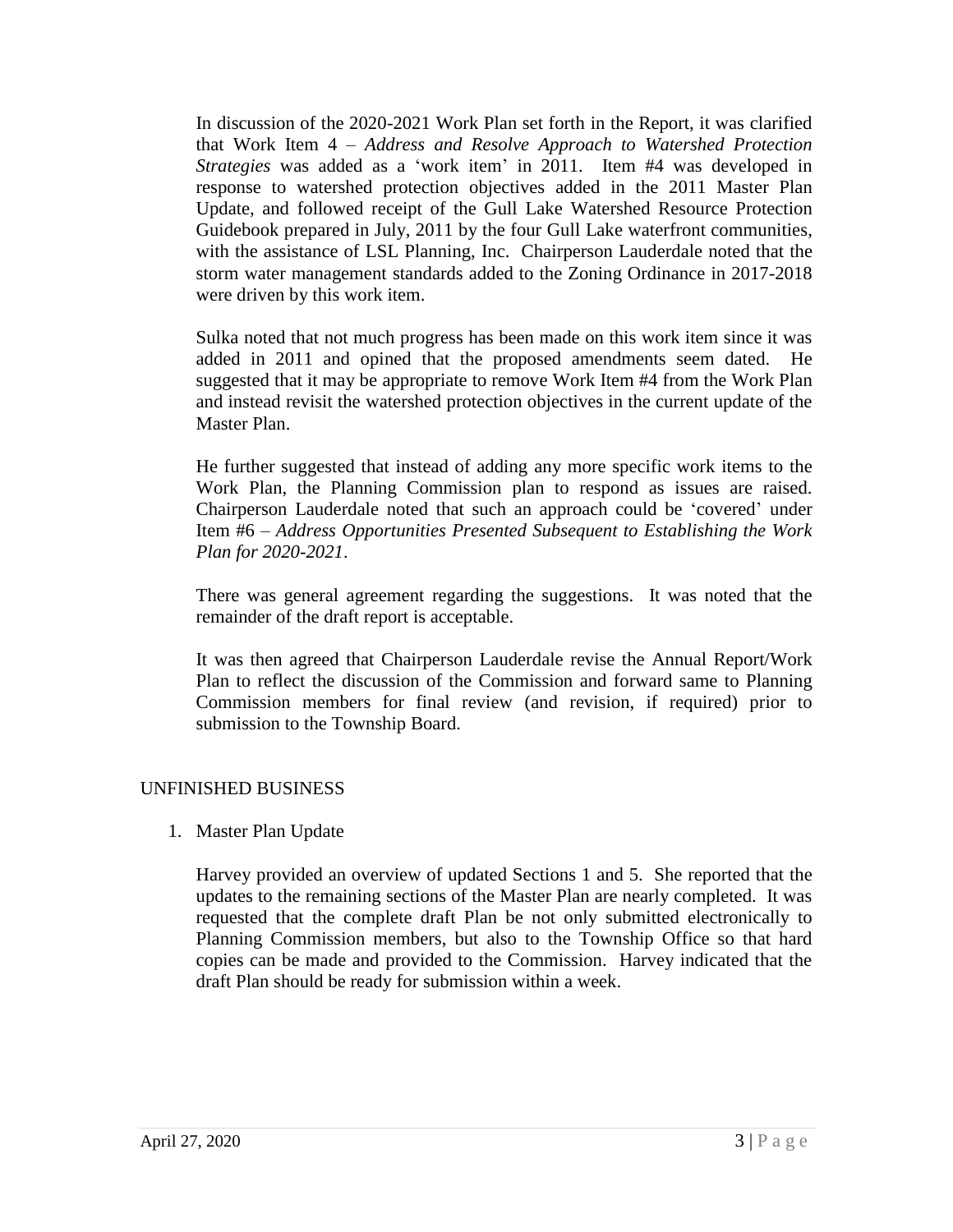2. Discussion – Lot Coverage Standard for Nonconforming Lots

Chairperson Lauderdale reminded that the Planning Commission conducted a review of past variance requests from the lot coverage standard at the February meeting. The review was conducted to determine if there is a need to revisit the standard, especially as it applies to nonconforming lots (which are largely waterfront lots). Following the discussion in February, the Planning Commission agreed to review lot coverage standards from other communities to further assist in determining if the current standard warrants adjustment.

Harvey provided an overview of the April 27, 2020 Memo – Maximum Lot Coverage Standards, highlighting the following:

- lot coverage standards applicable within the communities surrounding Gull Lake, as well as Yankee Springs Township and 10 communities in Barry County, were provided
- the majority of these communities define 'lot coverage' similarly and establish maximum lot coverage standards that range between 25%-30%
- Ross Township has the most restrictive lot coverage standard at 20%, but applies a sliding scale approach on nonconforming lots that allows an increase in the lot coverage allowed in direct proportion to the degree of its nonconformity
- through the sliding scale approach, a 50% lot coverage can be allowed in Ross Township
- approaches used in Leighton Township (no lot coverage standard for lots less than 5000 sq ft in area) and Yankee Springs Township (lot coverage increase allowed with the use of permeable products) may be of interest if additional lot coverage relaxation is desired

Commission discussion then ensued regarding the basis for the 20% lot coverage standard; the purpose of the sliding scale approach and how it is applied; and, whether more relief is needed than is currently provided through the sliding scale approach.

Gale commented that he feels the sliding scale approach has allowed many projects to proceed that would not have been allowed under the 20% standard.

Harvey noted that most nonconforming waterfront lots experience rear yard (street side) limitations. She questioned if these lots found difficulty complying with the rear vard lot coverage standard more than the overall lot coverage standard. Gale responded that there are many small lots around the lakes that lack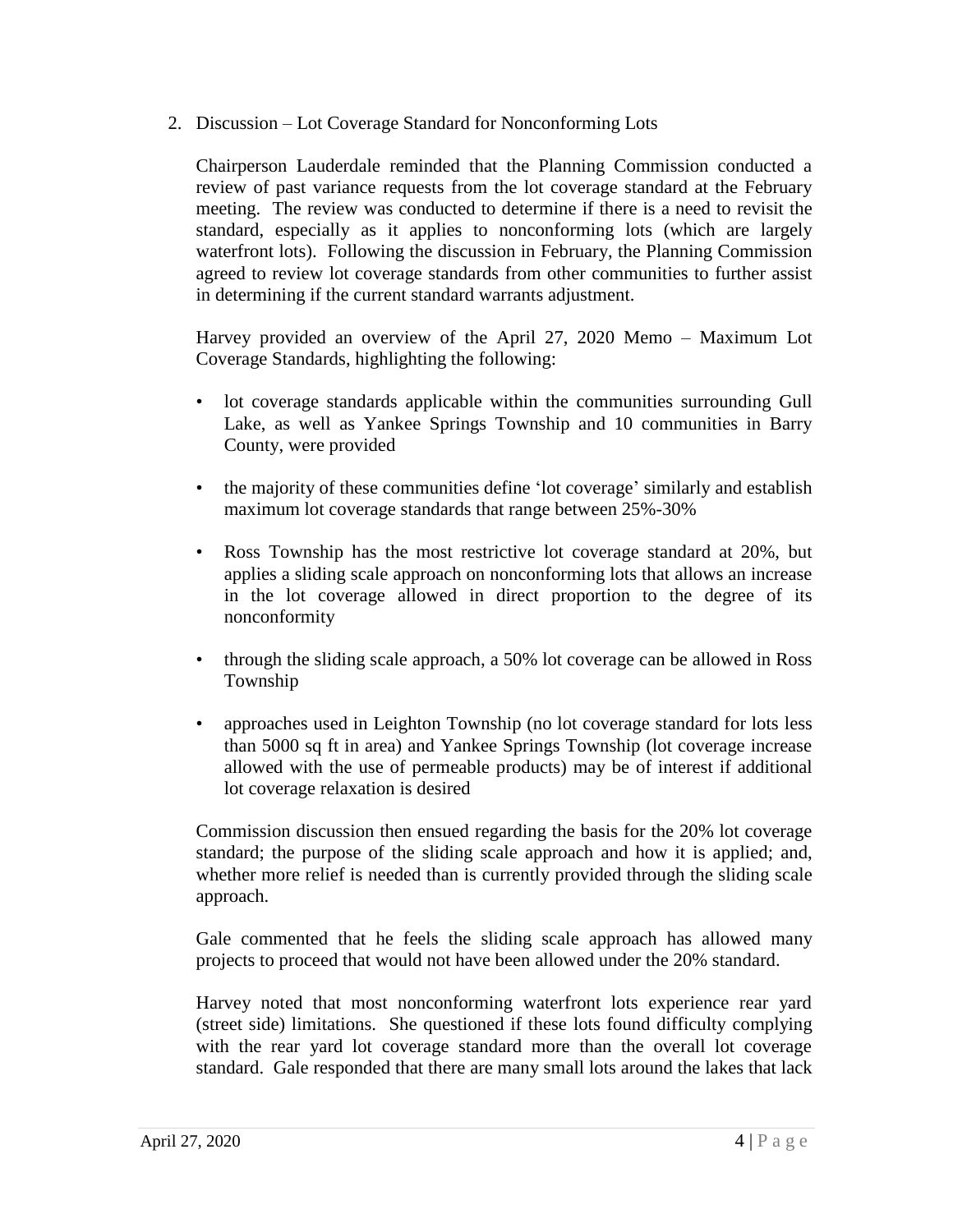the necessary depth or have grade limitations that make compliance with both standards difficult.

Markillie opined that Ross Township should be careful in drastic changes in the standard that may create undesirable situations around the lakes. He suggested that there may be a different way to apply the existing sliding scale standards that would give the relief that is being requested.

The Planning Commission requested that Markillie forward his calculations to better explain his suggestion. This would allow each member the opportunity to consider the effects of its application to typical nonconforming waterfront lot sizes in the Township and then discussion of same could continue in May.

Chairperson Lauderdale expressed interest in encouraging the use of permeable products on small lots.

Attorney Thall reminded that the authority of the ZBA to consider unusual circumstances in granting relief from standards serves an important purpose . . and may be preferred to a relaxation of the standard. He noted that the special land use approach to lot coverage relief also has merit where protection of the lake could be an objective.

# 3. RTFA/GAAMPS

Chairperson Lauderdale noted that Attorney Kaufman (from Attorney Thall's office) conducted a review of the Zoning Ordinance for consistency with the RTFA/GAAMPS, and presented same to the Planning Commission in February.

Attorney Kaufman concluded with a recommendation that an amendment be considered that essentially acknowledges that the RTFA/GAAMPS supersede any Zoning Ordinance provision applicable to commercial agriculture activities. She recommended such an amendment in lieu of amending each provision that would potentially be in conflict with the RTFA/GAAMPS.

Attorney Thall reiterated the recommendation for amendment and explained that such an amendment would also allow those specific regulations to continue to apply to non-commercial agricultural uses. He acknowledged that it would be a simple solution to the existing Zoning Ordinance conflicts.

Attorney Thall was directed to prepare the recommended draft text for consideration at the May meeting.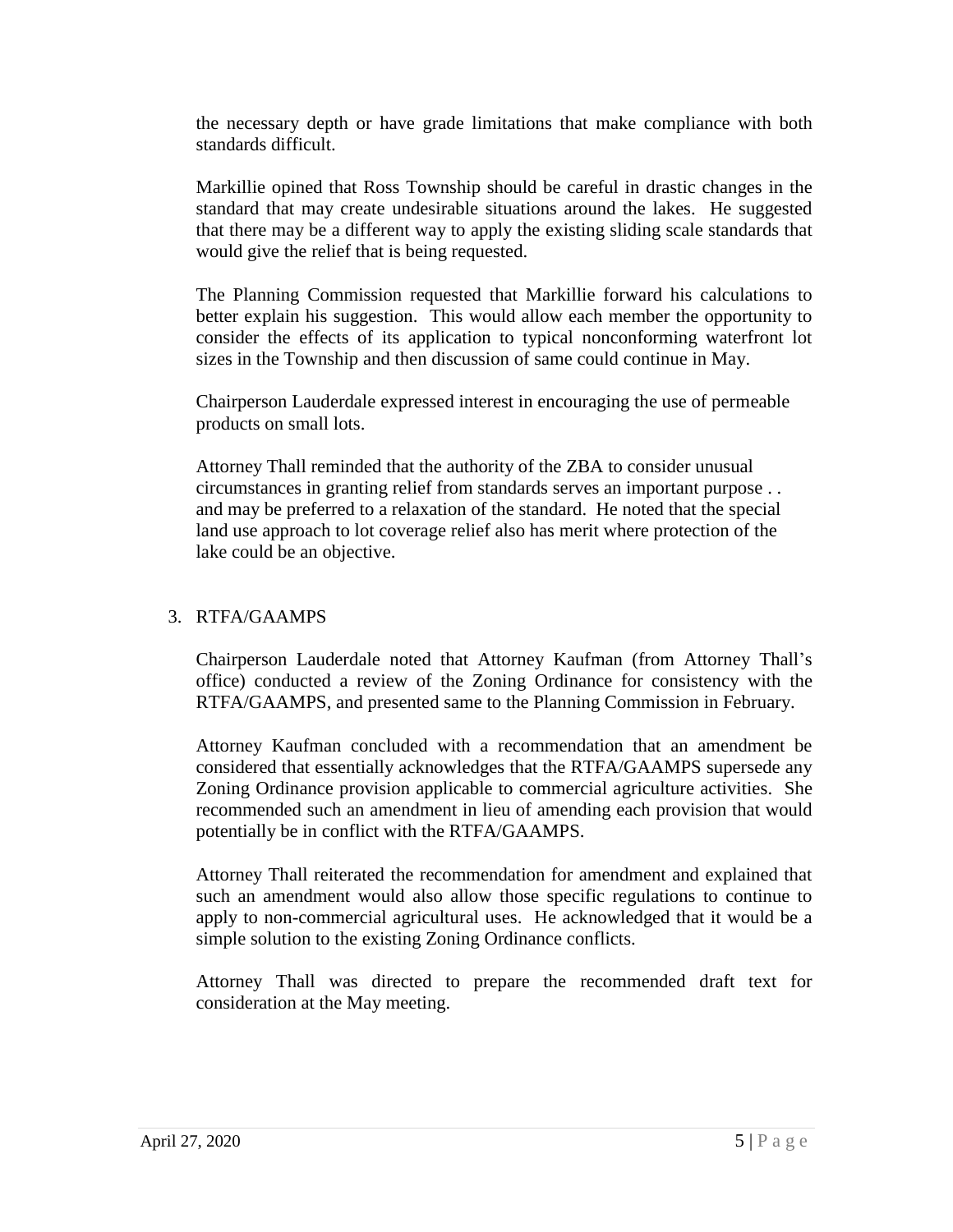4. Discussion – Outdoor Wood Furnaces

Chairperson Lauderdale reminded that the Township Board asked the Planning Commission to work on the development of an 'outdoor wood furnace' ordinance for the Township. He noted that the Board indicated a preference for such standards to be set forth in the Zoning Ordinance rather that to be established as a general ordinance.

Following lengthy discussion on the topic in February, the Commission directed Harvey to compile sample 'outdoor wood furnace' ordinances from other communities for review/discussion. Harvey was further directed to prepare draft 'outdoor wood furnace' zoning text using Alternative #4, Outdoor Burning Model Ordinance (MDEQ, MTA) as a template, for review in April.

Harvey referenced sample ordinances provided from Alamo Township, Clyde Township, Texas Township and Watson Township. She noted that many communities in the area either don't regulate or prohibit the use of an 'outdoor wood furnace'. For those communities that do allow an 'outdoor wood furnace', it is typically done through a general ordinance and the ordinance generally limits: where (district or lot size); setback from property line/adjacent dwellings; stack height; number allowed; time of use; and applicable codes/inspections.

In reference to the draft text, she highlighted the suggested standards of the MDEQ template, as well those provisions found in the sample ordinances that are recommended for consideration.

Due to the lateness of the hour, Planning Commission members agreed to review the information for continued consideration in May. Members were asked to send their review perspectives to Chairperson Lauderdale for inclusion in the May meeting material.

# REPORT FROM TOWNSHIP BOARD

Sulka reported that the Township Board did not meet in April.

# REPORT FROM ZONING BOARD OF APPEALS

Chairperson Lauderdale reported that the Zoning Board of Appeals did not meet in February, March or April.

#### PUBLIC COMMENT

No public comment was offered.